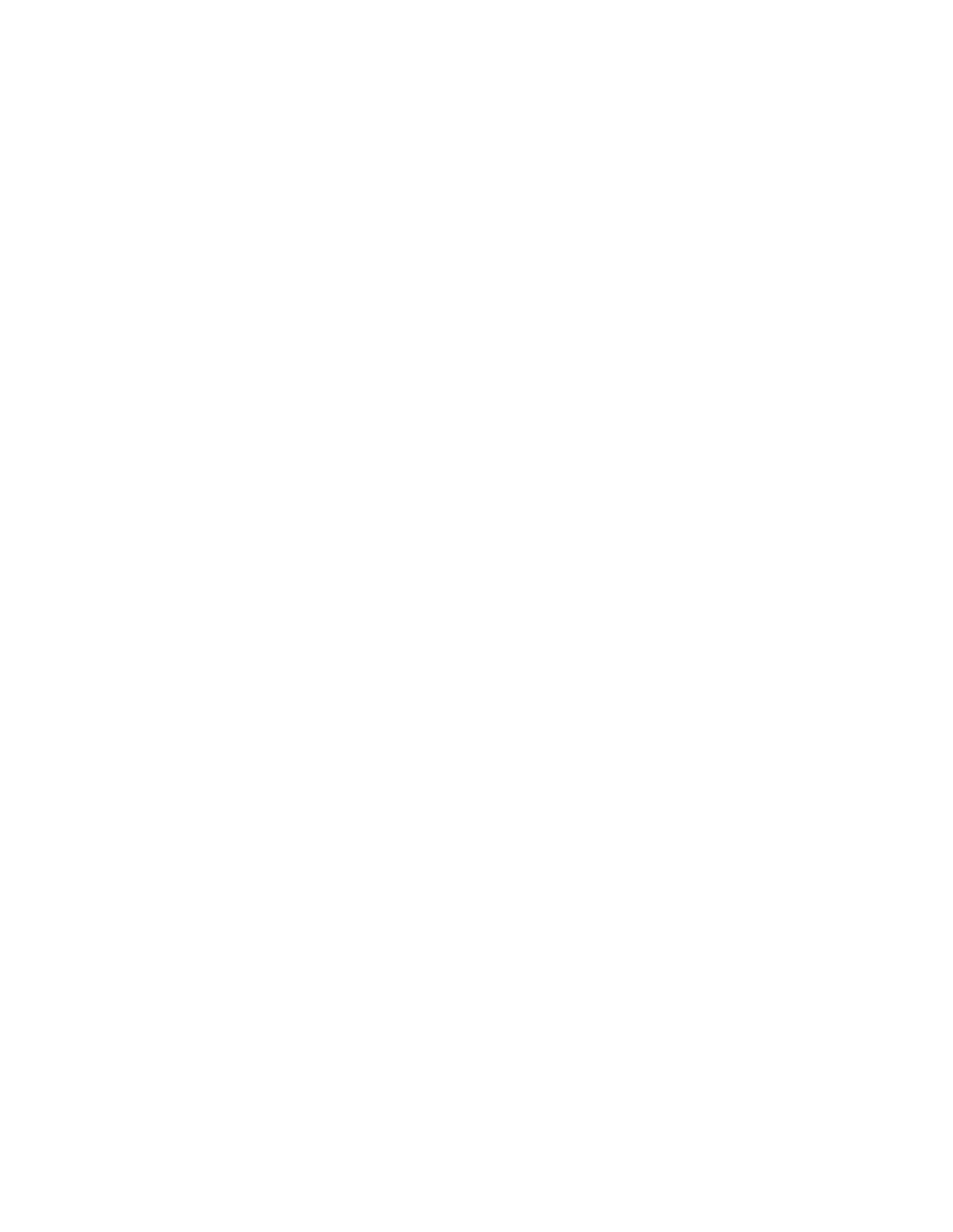### **Testing the Tea Leaves**

Formal Methods for Evaluating the Validity of Forecasts

#### *John H. Vanston, Ph.D. Technology Futures, Inc.*

All planning is, by definition, oriented in the future. No one makes dinner plans for last week. No successful person is truly interested in the present, plans for last week. No successful person is truly interested in the present, except with regard to how it can be changed in the future. Thus, all business plans, all financial plans, and all marketing plans are based on projections about how the future will unfold. These projections—forecasts—can be formal or informal, implicit or explicit, short term or long term. However, regardless of the type of forecast used in business planning and management, the success of the plan will, in large measure, depend on the validity of the forecast.

Decision makers must—and do—trust their careers to forecasts about the future of technology, market tastes, the economy, the business environment, laws and regulations, and a myriad of other factors. Quite naturally, these decision makers are vitally concerned about the soundness and validity of the forecasts.

Because of the importance of valid forecasts and because the people charged with making key business decisions typically rely, to a great extent, on forecasts made by others, it is essential that planners, executives, and other decision makers be able to assess the validity of various forecasts. In making such assessments, these people typically rely on the reputation of the forecaster, the results of past forecasts, or their personal comfort with the forecast. However, in many cases, a more formal assessment of a forecast can be of significant value to people who must stake their reputations and careers on its validity. The purpose of this paper is to provide a set of tools that can assist in making such an assessment.

Studies of failed forecasts indicate that there are two primary reasons for such failures: the use of *inappropriate or outdated information* and the use of *improper* 

**\_\_\_\_\_\_\_\_\_\_\_\_\_\_\_\_\_\_\_\_\_\_\_\_\_\_\_\_\_\_\_\_\_\_\_\_\_\_\_\_\_\_\_\_\_\_\_\_\_\_\_\_\_\_\_\_\_\_\_\_\_\_\_\_\_\_\_\_\_\_\_\_\_\_\_\_\_\_\_\_\_\_\_\_\_\_\_\_**

**Copyright © 2000, 2005, Technology Futures, Inc.** All rights reserved. No part of this white paper may be reproduced in any form or by any means, other than short quotes to be used in reviews, without express permission from the publisher. Printed in the United States of America. **Published by Technology Futures, Inc.** 13740 Research Blvd., Bldg C, Austin, Texas 78750-1859, (800) 835-3887 or (512) 258-8898, Fax: (512) 258-0087, email: info@tfi.com, www.tfi.com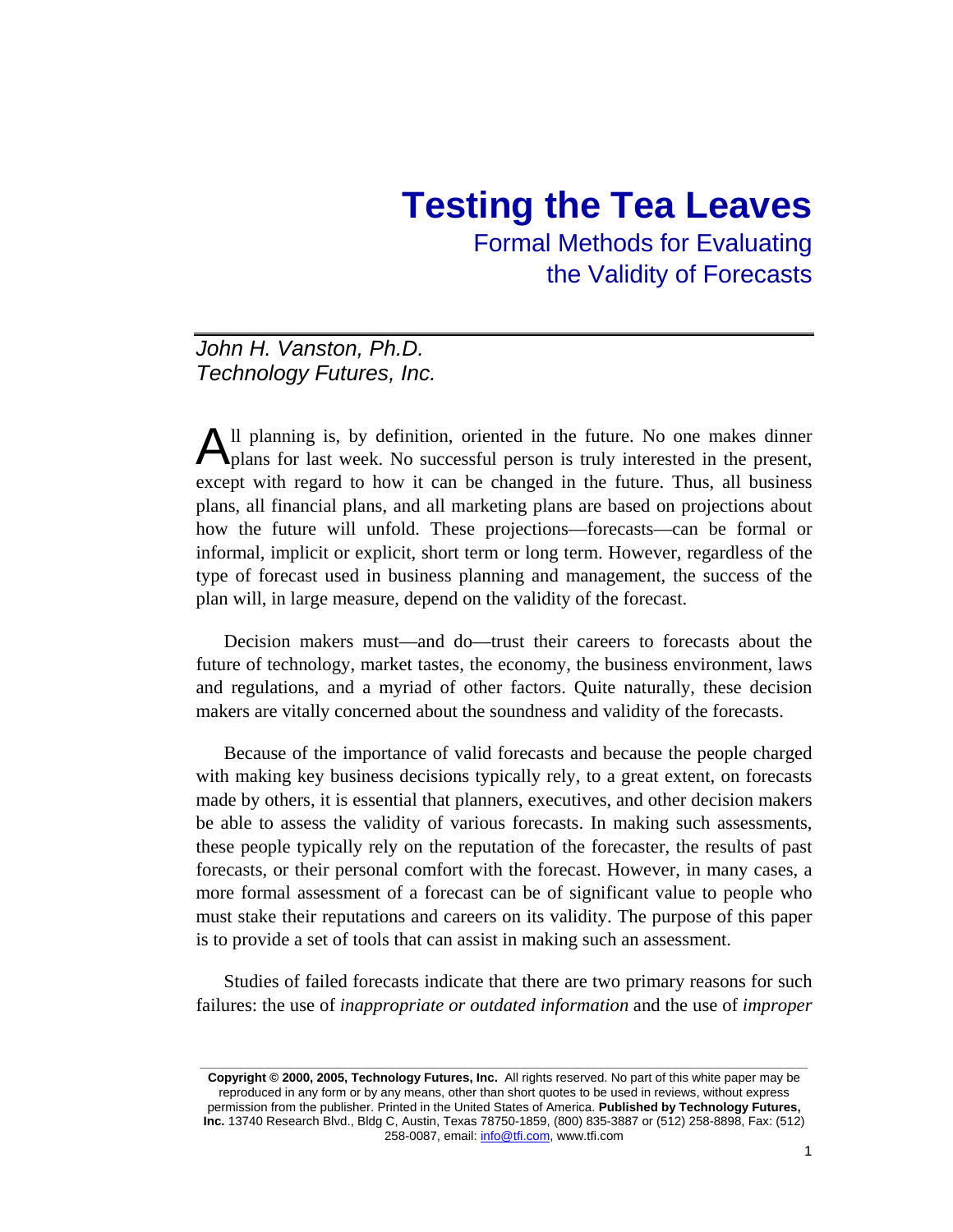*models*. It appears reasonable, therefore, to utilize procedures that will test each of these factors.

#### **Testing Data**

There are two general types of data typically used in forecasting: statistical data and expert opinion. Tests for the two types of data are similar, but do have significant differences.

#### Statistical Data

Statistical data should be examined for the following qualities:

*Reliability of source*. Obviously, data sources with long reputations for reliability and accuracy are more credible than those without such reputations. Data from official government agencies usually have strong credence, as do data from recognized authoritative sources such as professional associations, public service organizations, and media files. For example, the Census Bureau projection of school age population (shown in Exhibit 1) appears to be quite reliable, both because the organization has a long history of accurate population projections and because most of the people reflected in the projection have already been born.

In similar manner, the data sources listed in Exhibit 2 appear to be quite credible, and they represent a variety of very different types of inputs. On the other hand, the sources listed in Exhibit 3 raise serious reliability questions, both with regard to the sources and the treatment of the data.

There are a number of commercial organizations that provide data for a fee. These vary from those that organize and publish data in a general subject area to those that provide data in very narrow and specialized areas. The reliance that can be placed on this information depends on the reputation of the organization, its past record, and the credibility of the organization's own information sources.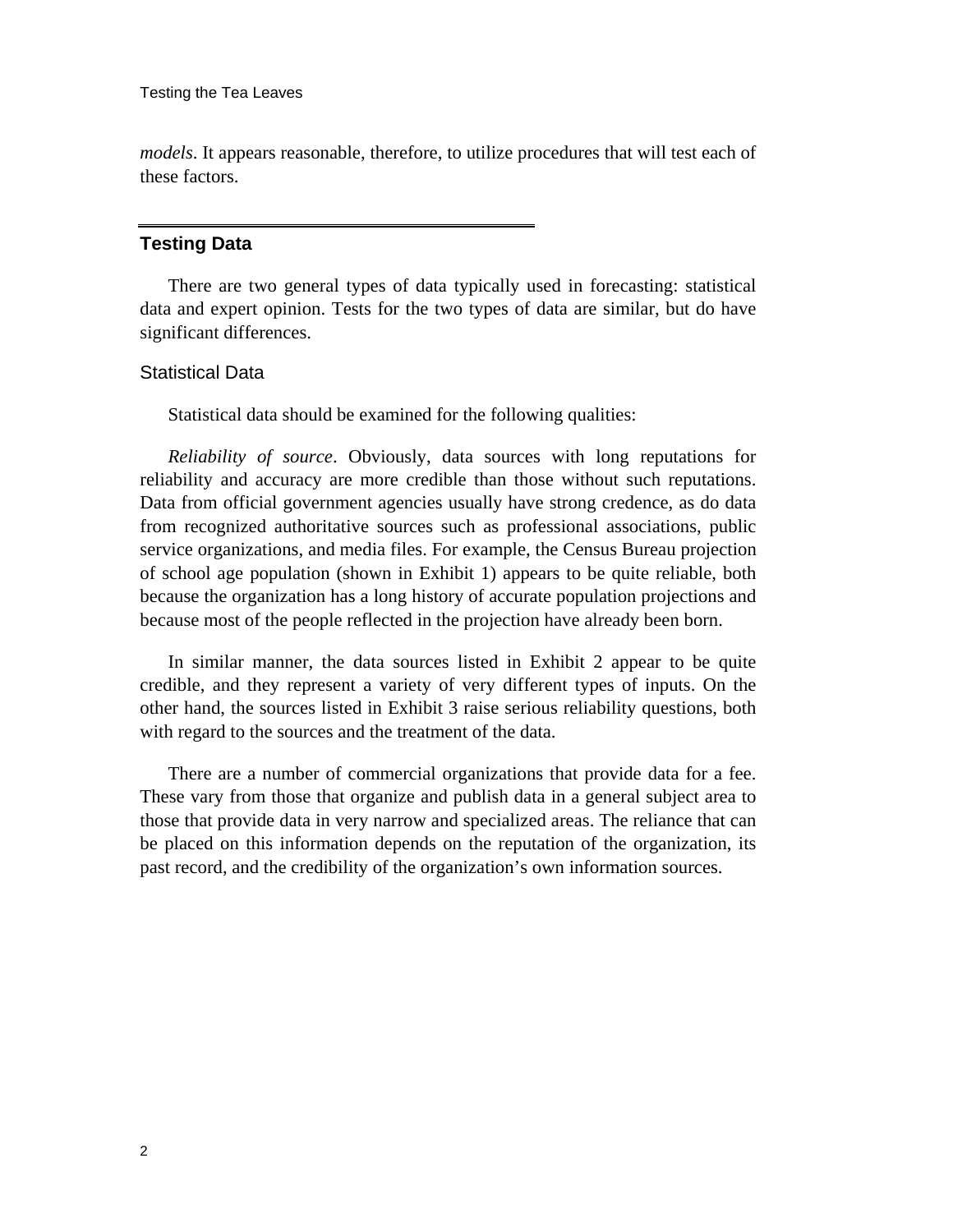|                  | 2000   | 2005 | 2010 | 2025 |  |
|------------------|--------|------|------|------|--|
| Under age 5      | $19^*$ | 18   | 20   | 22   |  |
| $5 - 13$         | 36     | 36   | 36   | 40   |  |
| $14 - 17$        | 16     | 17   | 17   | 18   |  |
| 18-24            | 26     | 28   | 30   | 30   |  |
| Total (all ages) | 275    | 286  | 298  | 335  |  |
|                  |        |      |      |      |  |

#### **Exhibit 1**

Projections of U.S. School Age Population

\* In thousands.

*Source*: U.S. Bureau of the Census  $(1996)^1$  $(1996)^1$  $(1996)^1$ 

E-mail and Internet websites offer a wealth of data to people acquainted with their use. Although there are means of checking the accuracy of such data to some extent, in general, data obtained from such sources should be viewed with considerable trepidation. Of course, the most serious questions about reliability arise when the sources of data are not indicated at all.

<span id="page-4-0"></span> 1 U.S. Bureau of the Census, *Statistical Abstract of the United States* (Washington, DC: U.S. Government Printing Office, 1996), Table 24.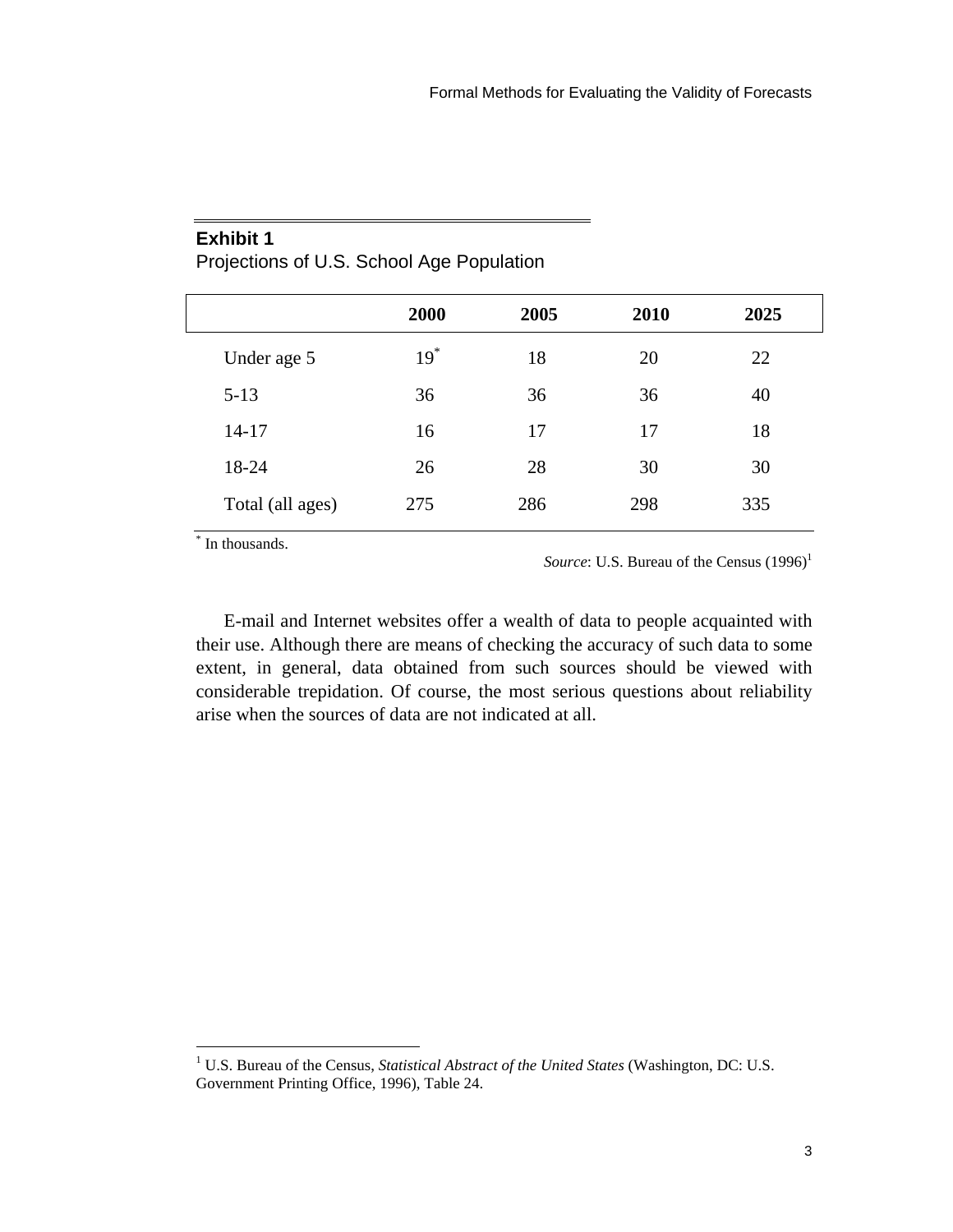#### **Exhibit 2**

Sample Data Sources, Flat Panel Displays

| Data Source                                                                  | <b>Why This Is a Good Source</b>                                                                                                                                                                                                                                                                                                                                                                                                                                                                                                                                                                                                                                  |
|------------------------------------------------------------------------------|-------------------------------------------------------------------------------------------------------------------------------------------------------------------------------------------------------------------------------------------------------------------------------------------------------------------------------------------------------------------------------------------------------------------------------------------------------------------------------------------------------------------------------------------------------------------------------------------------------------------------------------------------------------------|
| Nikkei Microdevices Flat<br>Panel Yearbook, 1996                             | This was written in Japanese for the Japanese market.<br>The U.S. government paid for the translation, which is<br>sold to the American public for \$900 per copy. This<br>source was used in the data table for time series one<br>through six.                                                                                                                                                                                                                                                                                                                                                                                                                  |
| Company confidential report,<br>Hewlett-Packard Company                      | This report was written by an HP engineer for their<br>internal consumption. HP, as a computer manu-<br>facturer, is vitally interested in the flat panel market<br>and continuously monitors its developments. HP has<br>made investments in the industry including at least<br>one start-up company developing an alternative<br>technology (field emission displays) to the current<br>technology of choice, active matrix liquid crystal<br>displays. This document is an original source for some<br>of the included data and a secondary source of data<br>that was obtained by the HP author and through<br>literature sources, all of which are Japanese. |
| Flat Information Displays,<br>Stanford Resources, Inc.                       | Referred to in the October progress report, this<br>report was written by a market research organization.<br>This document was obtained at a cost of \$2,500 by<br>the Department of Defense and is only available for<br>purchase.                                                                                                                                                                                                                                                                                                                                                                                                                               |
| Department of Defense<br><b>Advanced Research Projects</b><br>Agency (DARPA) | DARPA provided some extracted data from relevant<br>internal documents. This data was provided after a<br>search of the DARPA files for pertinent information.                                                                                                                                                                                                                                                                                                                                                                                                                                                                                                    |

*Source*: Dr. R. S. Goodrich<sup>[2](#page-5-0)</sup>

<span id="page-5-0"></span><sup>&</sup>lt;sup>2</sup> Table compiled by Dr. Robert S. Goodrich, Vanderbilt University, from Charles Kimzey, *Technology Forecast: Flat Panel Displays* (December 1996).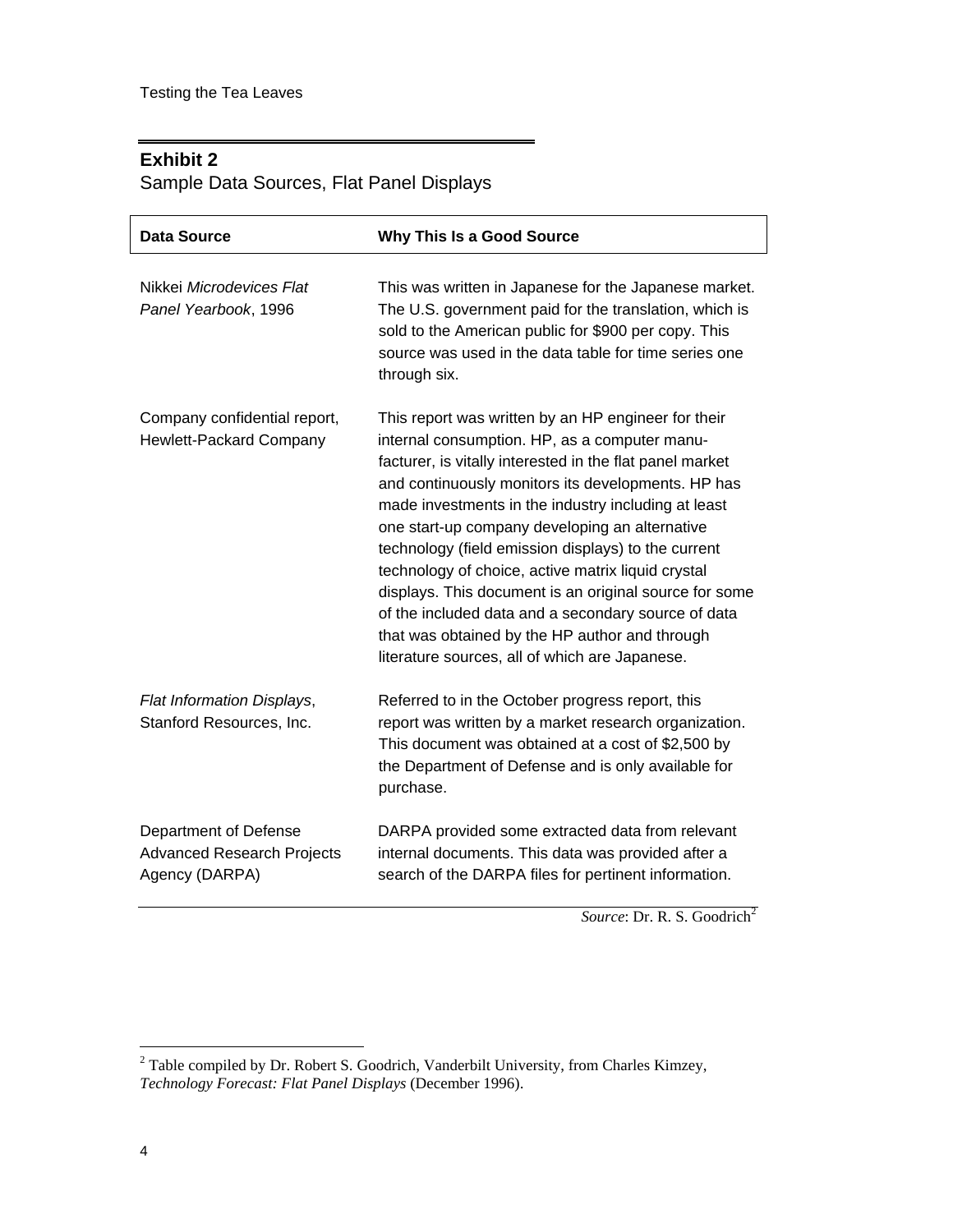#### **Exhibit 3**  Data Source Reliability

-

In order to produce technology trends, data were collected from several magazine sources. Unfortunately much of the data came from vendor advertisements, making it vulnerable to "enhancements" by the manufacturers. However, if everybody cheated in the same way by about the same percentage (a very reasonable assumption), then the overall trends should not be affected too much.

*Source*: Dr. R. S. Goodrich<sup>[3](#page-6-0)</sup>

*Currency*. Because the gathering of primary source data is both difficult and expensive, forecasters often extrapolate from old information or, for convenience, continue to use information that has grown long-of-tooth. Moreover, many forecasters use data available from other agencies without giving due regard to the timeliness of the data. This shortcoming can be particularly serious in areas in which technologies, business practices and/or alliances, and market realities change rapidly.

In examining data for currency, it is usually desirable to determine if all of the data is historically based or if a portion is projected data. Obviously, projected figures are normally not as reliable as historical data. However, our experience indicates that information based on announced company plans is usually reasonably dependable.

*Potential bias*. Even information that is factually accurate can be misrepresented by improper emphasis, selected omission, or prejudicial organization. Such misrepresentation may result from the bias of the agency providing the information, and may be deliberate or unconscious.

Certain biases may be suspected from the nature of the supplying organization. It would not be surprising that the American Gas Association and the Edison Electric Institute presented different pictures founded on the same basic information. Forecast data input should always be examined for natural bias.

<span id="page-6-0"></span> $3$  Compiled by Dr. Robert S. Goodrich, Vanderbilt University, from Ivan Milos and Bill Peter, *Hard Drives on the Move* (December 1996).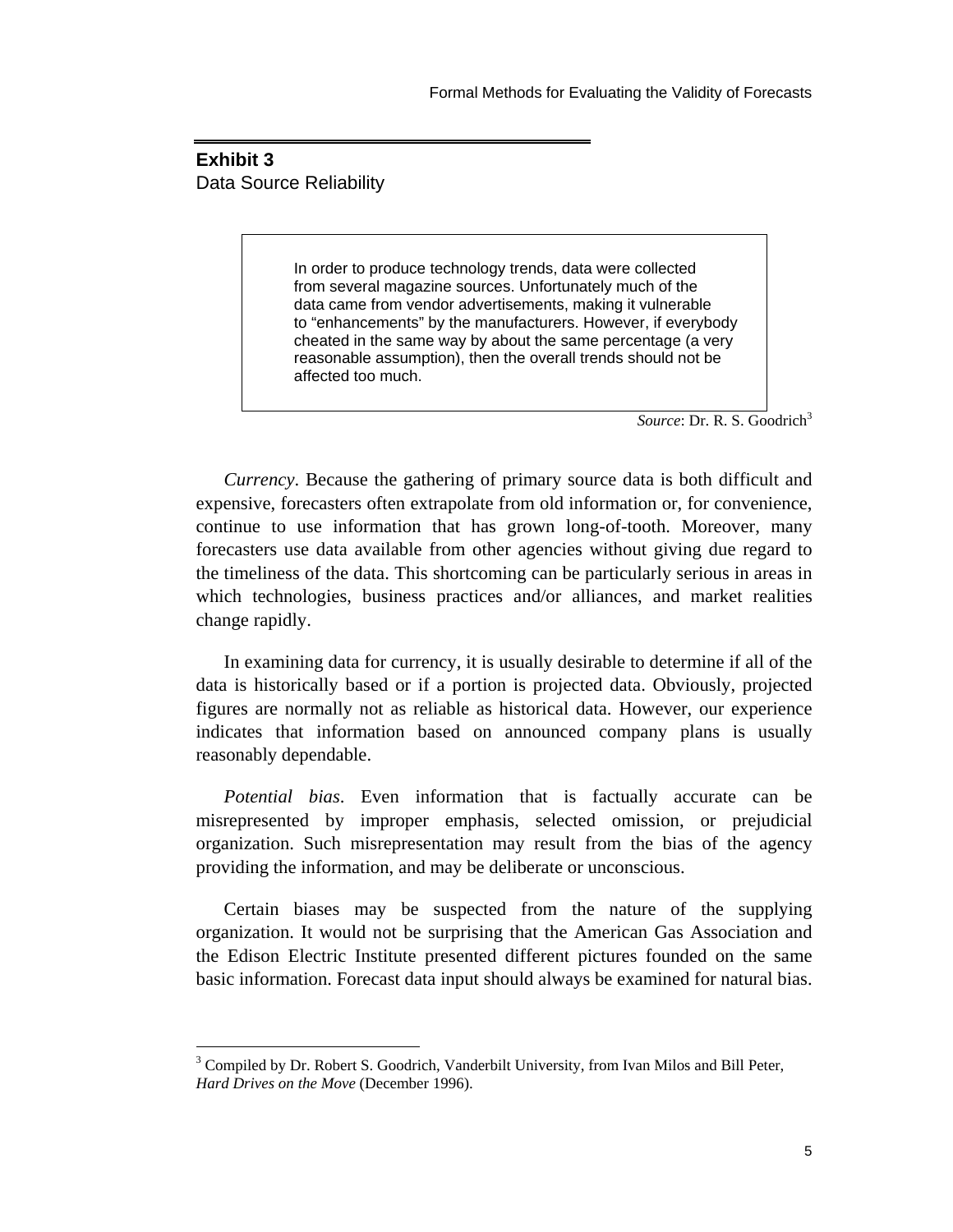Unconscious bias is more difficult to uncover because it is normally unintended and non-obvious. Often, examination of word choices, stock phrases, or unusual organization of data can be a tip-off to unmindful bias.

*Gathering technique*. Often, the technique employed in gathering the data can skew the validity of it. For example, one technique for projecting the nature and rate of change is called Content Analysis. In this method, records are kept of the amount of media attention devoted to emerging issues. As the number of column inches devoted to an issue increases, it is assumed that its importance and probability increases. The potential value of this approach has been well documented. However, one of the practitioners of this technique reveals that his organization does not include newspapers or magazines from any large American city, because of the belief that only small cities and rural areas truly represent American society. Obviously, the data from this source would be considerably different from data based on the belief that opinions and ideas from cities such as New York, Los Angeles, and Chicago are of some importance in defining the nature of our society.

*Relevancy*. Because of the difficulty in obtaining and organizing data, organizations often maintain records of information that is easy to determine rather than relevant to the decision-making process. It is much like the old story of the man who looked for a lost coin in the place where the light was best, rather than in the place where the coin had actually been lost. In assessing statistical data, one must consider if the data being offered is truly relevant to what is being forecast. A simple test is to remove the information from the forecast and determine if the forecast is materially affected, either in its conclusions or the degree of support for the conclusion.

#### Expert Opinion Data

When statistical data is unavailable, of doubtful quality, or of questionable relevance, forecasters often turn to data based on the reasoned opinions of experts in the field. Although such data is often believed to be inferior to statistical data, in many cases, this is not true. In fact, expert opinion is often used to support or counter statistical data. However, information garnered from experts in a given field must also be tested for reliability and significance.

*Qualifications of experts*. By definition, the term "expert opinion" requires that the sources of information have qualifications in the area in which they are providing input. In expert opinion activities, one typically does not include the village wino. In evaluating the forecast, one should give careful consideration to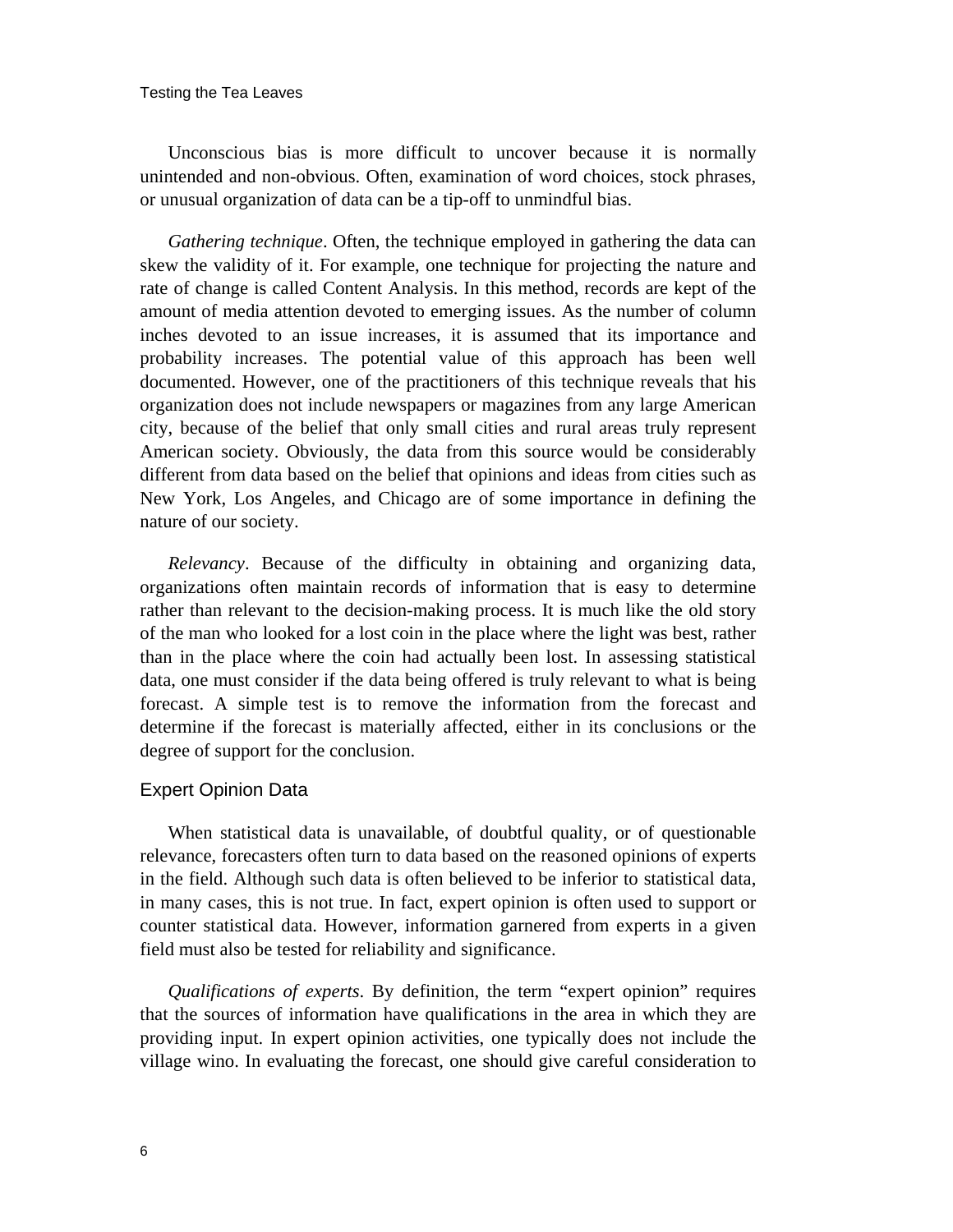who provided input to the forecast and to the expertise they bring to the process. The case study on the following page provides a good example of how forecasters can validate the qualifications of their expert opinion panels.

*Bias*. We are all prisoners of our own pasts. Therefore, our observations and opinions are colored by our experiences, education, and expectations. As with statistical data, these biases may be recognized and acknowledged or may be unconscious and denied. In either case, forecast assessors must be alert for such biases and be prepared to give them proper account.

*Balance*. Given the fact that each person providing expert opinion input has, at least to some extent, personal biases, forecast assessors should examine whether or not the panel of experts represents a divergence of profession, experience, background, and position. No expert panel can ever include every possible viewpoint; however, assessors should, at a minimum, determine if the panel is so out of balance as to cause doubts about the validity of the forecast.

#### **Testing Models**

The second major cause of invalid forecasts is the use of inappropriate models in projecting how the future will evolve. In this instance, the term "model" is used to mean how the forecaster treats the myriad of factors that will determine the future, as well as the interactions between those factors. One means for testing whether or not an appropriate model has been used is to examine the forecast in terms of a number of models.

The case study, in my mind, represents an excellent example of how an expert opinion panel should be validated. The forecaster lists the people interviewed by name, together with their qualifications in the area being forecast. Moreover, the qualifications of the panel appear to be quite high, and any potential bias is reflected by their professional affiliations. In this case, note that the forecaster did not attribute specific input to a particular expert, thus maintaining appropriate anonymity.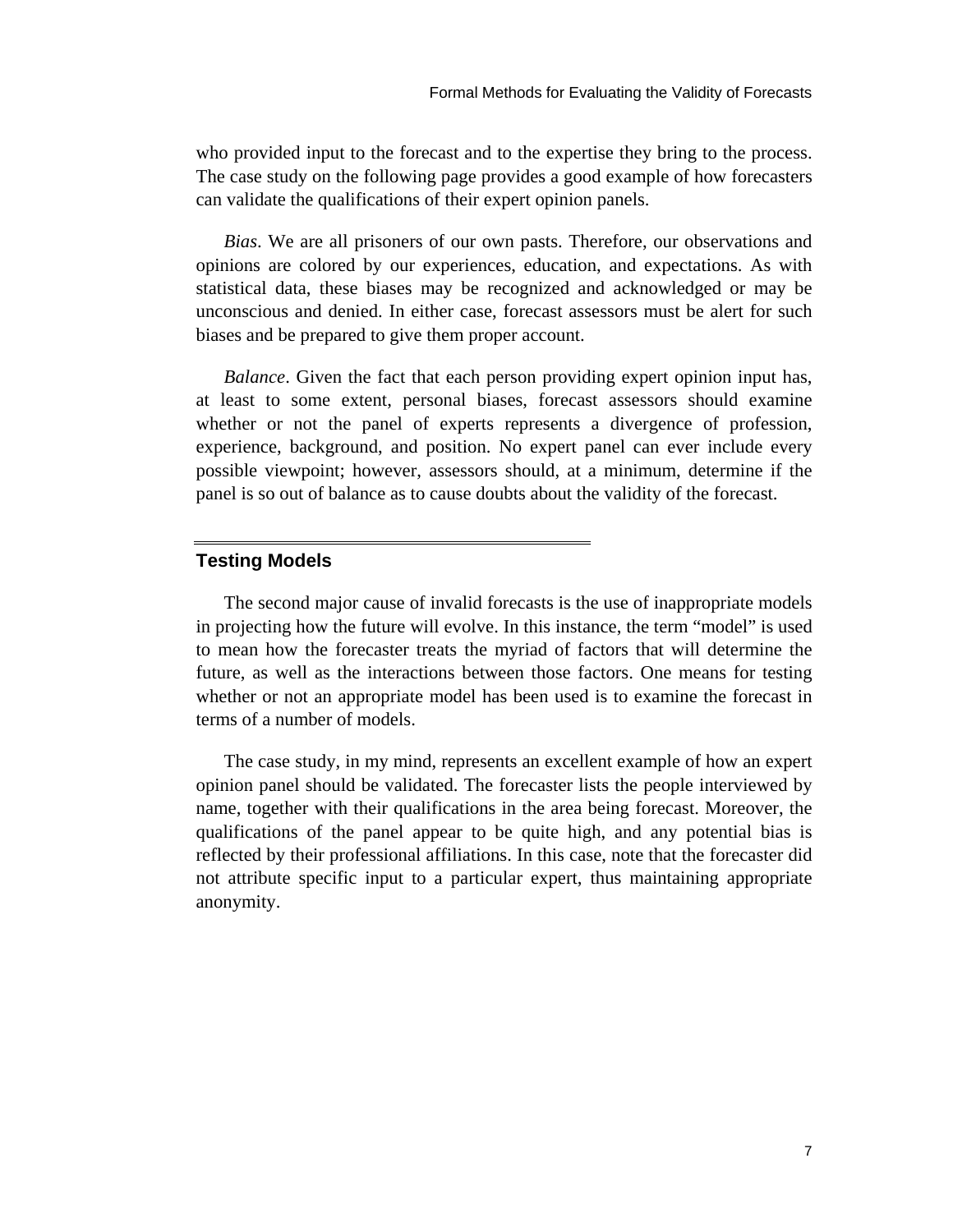#### **Case Study—Flat Panel Display Expert Opinion Panel**

A small group of people from across the country that are all experts in flat panel displays agreed to support this study by responding to a Delphi survey. Seven experts agreed to participate, and this study includes responses from the six that were received. This group includes, arguably, some of the most knowledgeable people in the country on flat panel displays. Four of the five were responsible for determining the technical direction of the national high-definition systems agenda through their management of the Defense Advanced Research Projects Agency's High Definition Systems research program. Mike Kelly came to DARPA based on his experience with IBM to organize and be the first manager of the Defense Manufacturing Office. Marko Slusarczuk was the first program manager for display research at DARPA and is responsible for supporting major technology breakthroughs done by such companies as Texas Instruments and was instrumental in the start-up of at least one company. Dave Slobodin and Mark Hartney both left DARPA in the past year, having each been responsible for managing the only continuing major research program in flat panel displays.

These four individuals have had a very strong hand in, and deserve a lot of the credit for, the efforts to create a U.S. flat panel industry. Many promising U.S. companies would not be in existence today, nor would they have been able to find the resources for their flat panel technology without the guidance and support of these four.

The fifth confirmed person came from the technical ranks of AT&T to become the chief technical officer of the U.S. Display Consortium which is the only organization representing the U.S. national flat panel interests. USDC manages the principle government/industry cooperative research program with the Koreans. Bob Pinnel, as the CTO, is in a unique position to understand both the U.S. and foreign flat panel display activities and trends.

The other two participants are long-time private sector leaders in flat panel displays. Dr. Webster Howard spent 20 years with IBM as an expert in flat panels and was instrumental in negotiating the joint venture with Toshiba to supply the IBM notebook computer screens. He is currently the senior technologist with a new alternative technology company, FED Corporation, and is the current president of the Society for Information Displays. Dr. Roger Johnson, a former faculty member of the University of Illinois, is Senior Vice President of SAIC, a diversified technical services and manufacturing concern with over \$2 billion in revenues. He actually builds and integrates flat panel into more complex systems. He acquires panels from overseas and domestically, as well as builds them himself and integrates them into such products as ruggedized field use computers.

*Source*: Dr. R. S. Goodrich<sup>[4](#page-9-0)</sup>

<span id="page-9-0"></span> 4 Case study compiled by Dr. Robert S. Goodrich, Vanderbilt University, from Charles Kimzey, *Technology Forecast: Flat Panel Displays* (December 1996).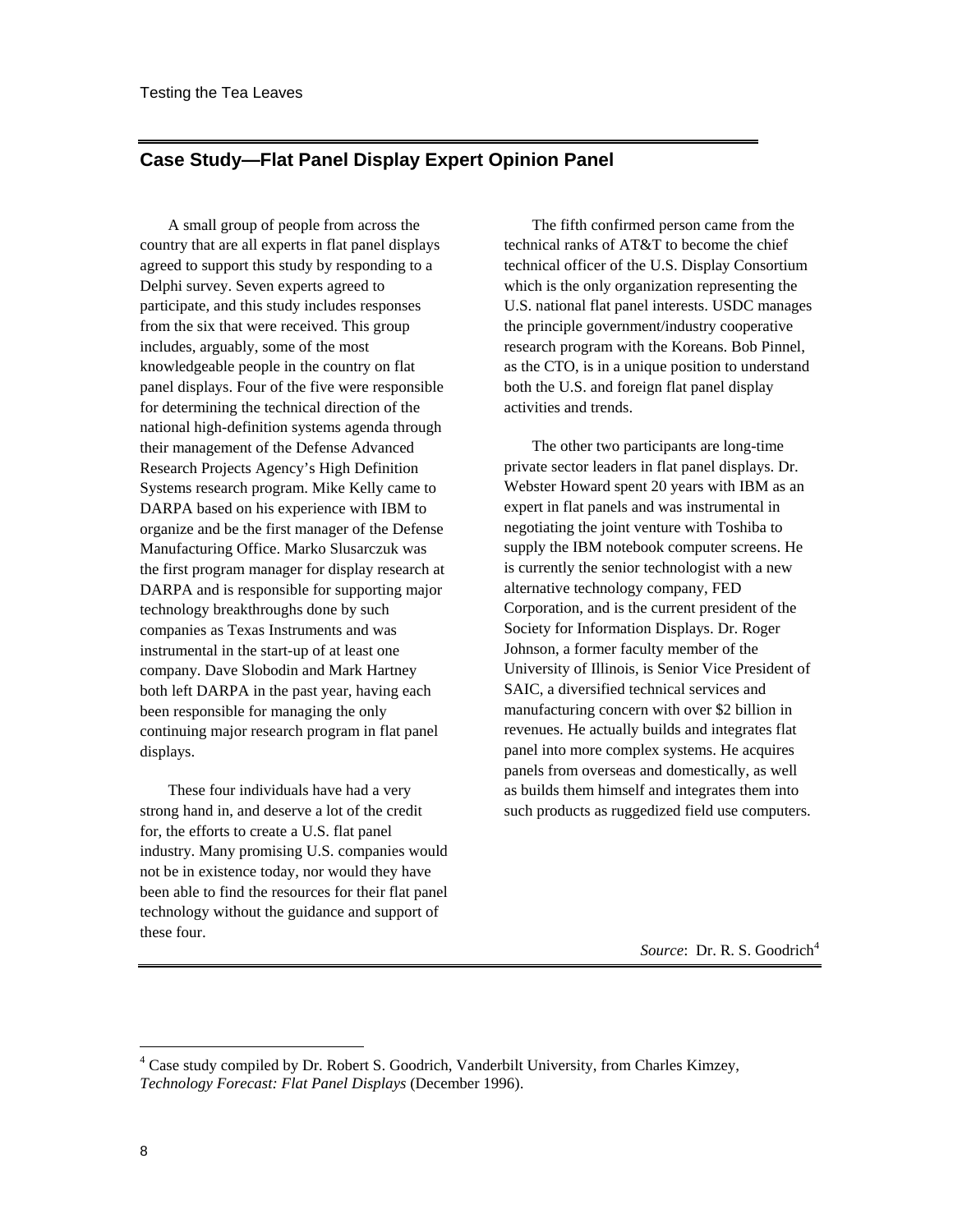#### **Five Views of the Future™, A Strategic Analysis Framework**

In our work, we have developed a strategic analysis framework, Five Views of the Future™, that allows us to take maximum advantage of a large variety of proven techniques and methodologies when conducting our technology/market forecasts. The framework (see Exhibit 4) is based on the five ways people view the future:

*Extrapolators* believe that the future will represent a logical extension of the past. Large-scale, inexorable forces will drive the future in a continuous, reasonably predictable manner, and one can, therefore, best forecast the future by identifying past trends and extrapolating them in a reasoned, logical manner.

*Pattern analysts* believe that the future will reflect a replication of past events. Powerful feedback mechanisms in our society, together with basic human drives, will cause future trends and events to occur in identifiable cycles and predictable patterns. Thus, one can best address the future by identifying and analyzing analogous situations from the past.

*Goal analysts* believe that the future will be determined by the beliefs and actions of certain individuals, organizations, and institutions. The future, therefore, is susceptible to modification and change by these entities. Thus, the future can best be projected by:

- Examining the stated and implied goals of various decision makers and trendsetters.
- Evaluating the extent to which each can affect future trends and events.
- Evaluating what the long-term results of their actions will be.

*Counter punchers* believe that the future will result from a series of events and actions that are essentially unpredictable and, to a large extent, random. Therefore, one can best deal with the future by:

- Identifying a wide range of possible trends and events.
- Carefully monitoring developments in the technical and social environments.
- Maintaining a high degree of flexibility in the planning process.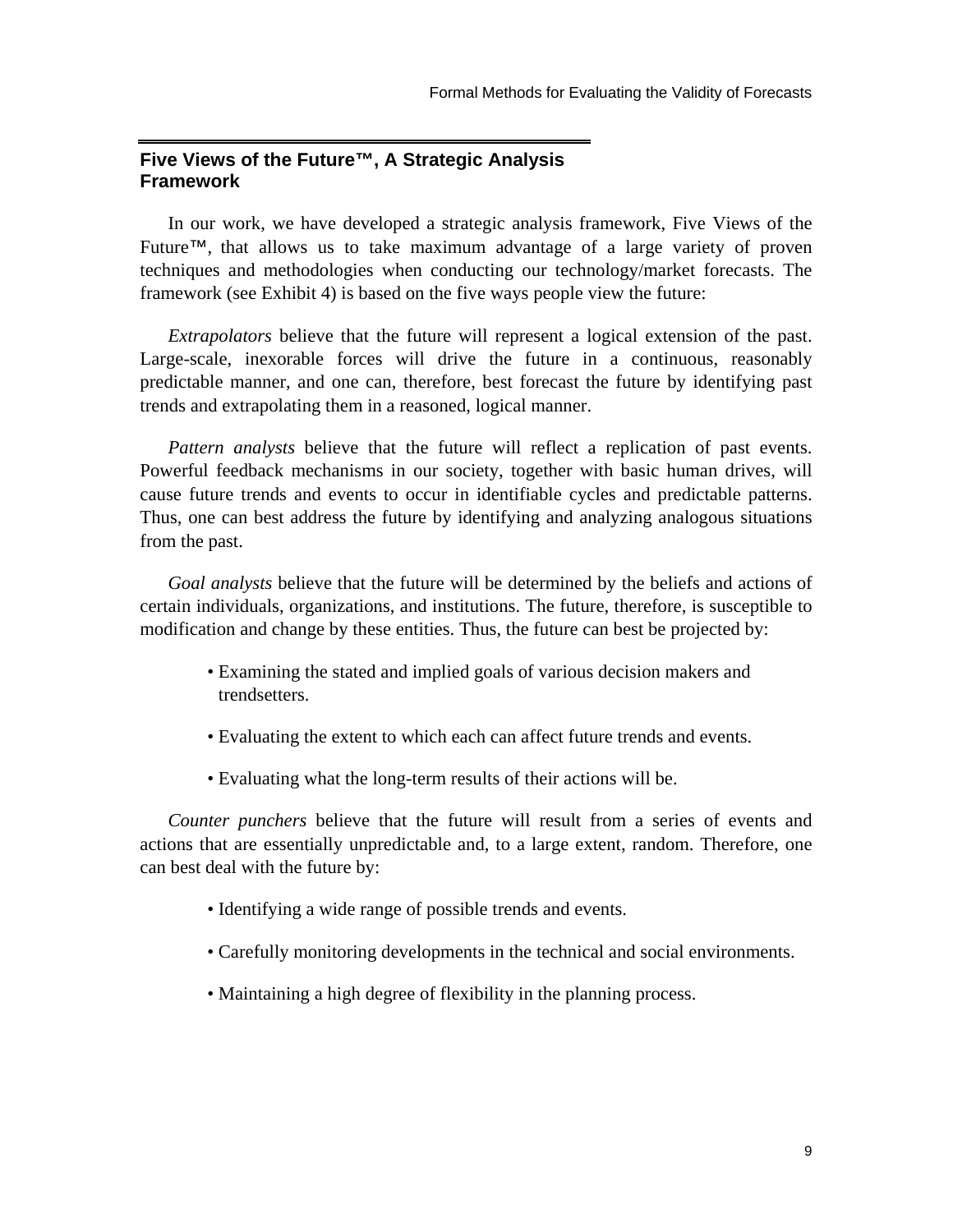#### **Exhibit 4**  Five Views of the Future™, A Strategic Analysis Framework





*Source*: Technology Futures, Inc.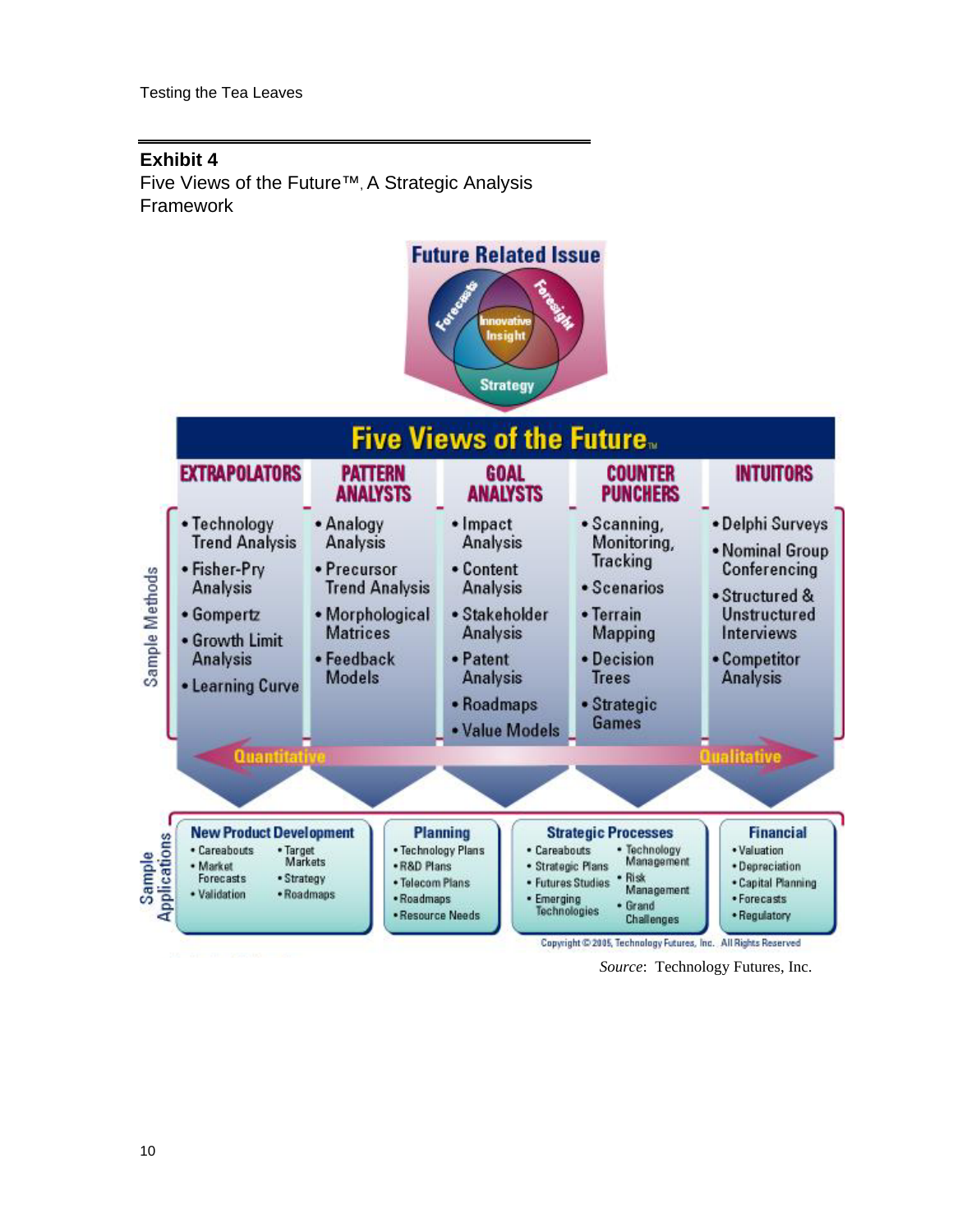*Intuitors* are convinced that the future will be shaped by a complex mixture of inexorable trends, random events, and actions of key individuals and institutions. Because of this complexity, there is no rational technique that can be used to forecast the future. Thus, the best method for projecting future trends and events is to gather as much information as possible and, then, to depend on subconscious information processing and personal intuition to provide useful insights.

Obviously, each of these views has its attributes and its shortcomings. Extrapolators utilize self-evident logic and take advantage of the fact that, most often, the future is founded on the past. However, this view does not take into account that changes in driving forces can result in rapid and dramatic changes in trends.

Pattern analysts take note of the fact that, often, history *does* repeat itself. The adoption of color television closely followed that of black-and-white television, which, in turn, followed the pattern of radio adoption. On the other hand, it is quite possible to choose an invalid analogy and, in any case, analogies are never exact.

Goal analysts take cognizance of the fact that technical and non-technical advances do not take place in a vacuum and understand the impact of strongly held beliefs and opinion in "real world" situations. However, it is often difficult to assess the dedication and potency of the various stakeholders involved in a given situation.

Counter punchers give credence to the complex, interactive nature of our society and the fact that the results of events and decisions are often quite different from those intended or expected. A counter puncher mentality, however, may minimize the value of planning based on best judgments about how the future will evolve.

Intuitors take advantage of the marvelous, not-well-understood capability of our brains to integrate vast amounts of information and varied experiences into a whole. Experiments have shown that certain individuals, typically successful executives, have better intuition than most others. However, excessive dependence on intuition may result in a failure to pay appropriate attention to known information.

The challenge is not to determine which of these views is the "right one" or even the "best one." The challenge is how to use the Five Views of the Future™ framework to judge the validity of the forecast being assessed. In using this framework, the person doing the assessment applies the type of test that people using each of the views might employ.

For example, an *extrapolator* would probably ask the following questions:

• Are any trend data presented in the forecast?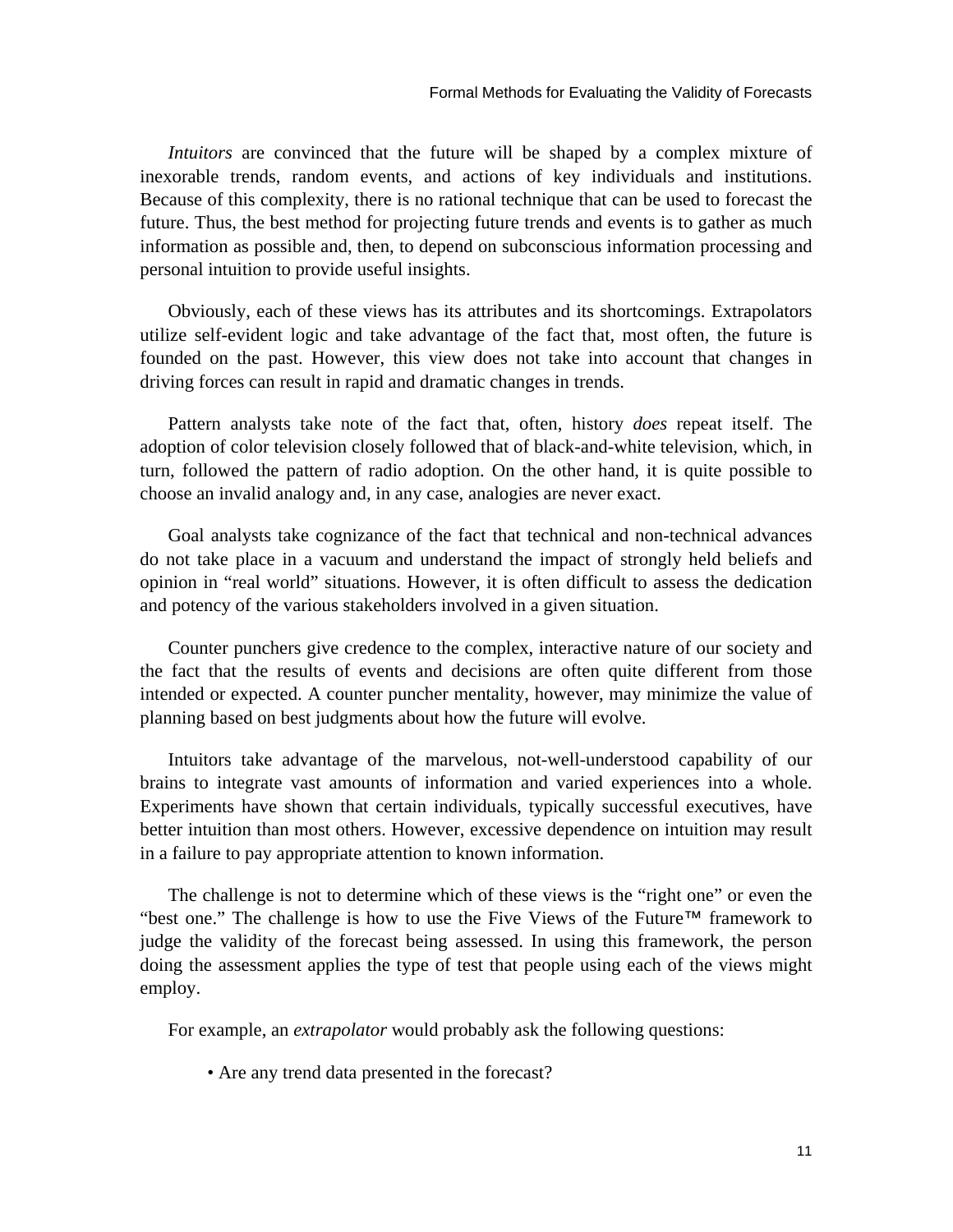- Are the driving forces that determine these trends analyzed?
- Is any consideration given to whether or not these driving forces will continue in the future?
- Are trends extrapolated for an unreasonably long time (i.e., beyond half the time that there is data supporting the trend)?
- Are natural limits on trends given appropriate consideration?
- Are different trends appropriately correlated?
- If the forecast presents a deviation from established trends, is adequate rationale presented to support the deviations?

A *pattern analyst* might assess the forecast by:

- Identifying at least three analogous situations from the past.
- Examining how the forecast future is similar to each of these situations.
- Examining how the forecast future is different from each of these situations.
- Determining if repeating patterns of events can be identified.

A *goal analyst* might test the forecast by asking the following questions:

- Have the people who have stakes in the evolution of the forecast been identified, and have the nature and impact of their probable actions been properly analyzed?
- Have various societal, environmental, market, and similar factors been given adequate consideration?
- Is there an identifiable source of prejudice imbedded in the forecast (i.e., is the forecaster trying to use the forecast to achieve his or her personal ends)?

A *counter puncher* would probably test the forecast by asking the following questions:

- What feasible events might significantly impact the forecast?
- Has proper accord been afforded such events?